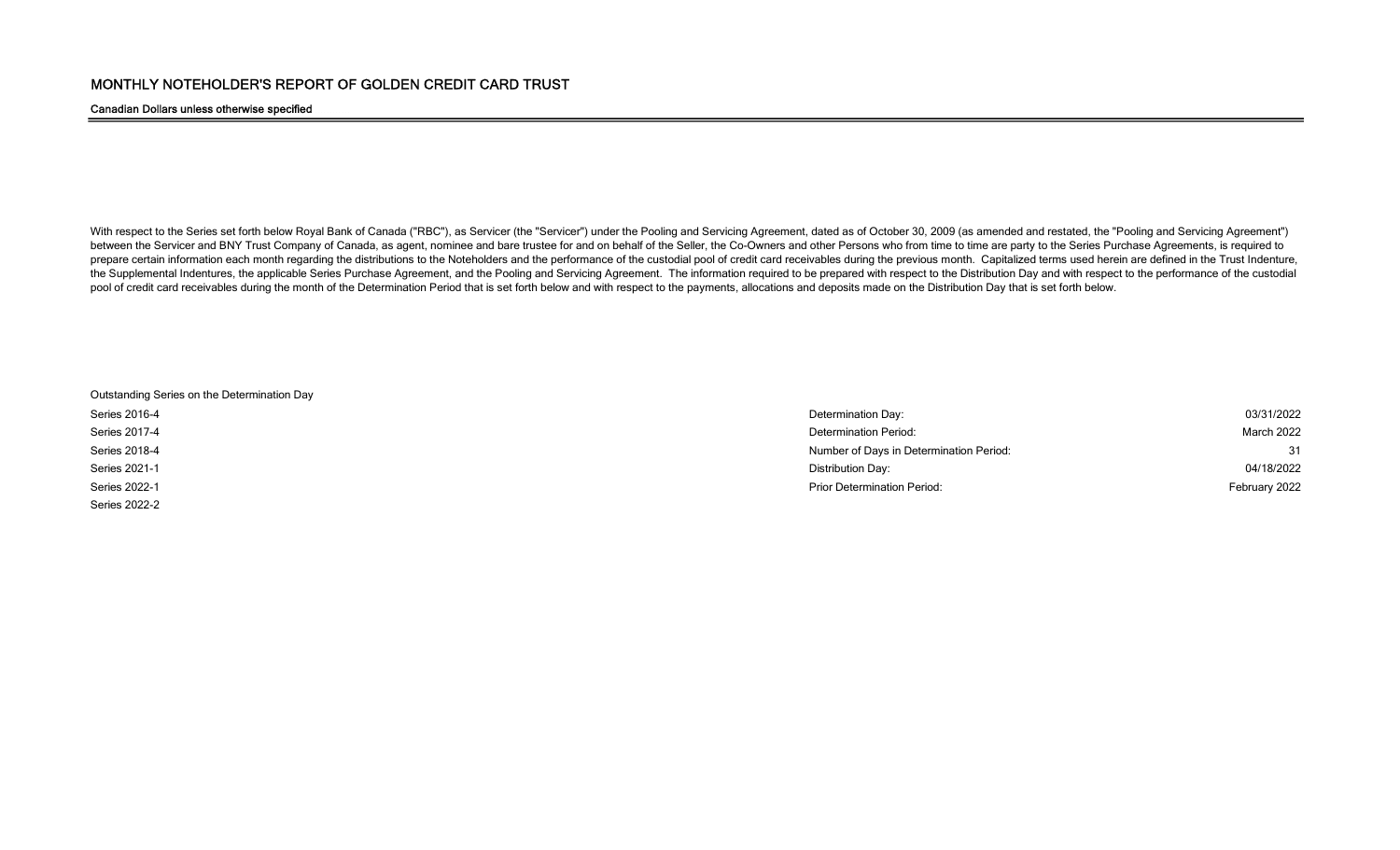Canadian Dollars unless otherwise specified

## I. DEAL PARAMETERS

|                                                      | <b>Series 2016-4</b> | <b>Series 2017-4</b> | <b>Series 2018-4</b> | <b>Series 2021-1</b> | <b>Series 2022-1</b> | <b>Series 2022-2</b> |
|------------------------------------------------------|----------------------|----------------------|----------------------|----------------------|----------------------|----------------------|
| Initial Note Balance in Original Currency            |                      |                      |                      |                      |                      |                      |
| Class A                                              | US\$400,000,000.00   | US\$525,000,000.00   | US\$600,000,000.00   | US\$1,000,000,000.00 | US\$500,000,000.00   | US\$450,000,000.00   |
| Class B                                              | \$24,401,069.00      | \$31,988,503.00      | \$38,016,577.00      | US\$48,129,000.00    | US\$24,064,000.00    | US\$21,658,000.00    |
| Class C                                              | \$10,844,920.00      | \$14,217,112.00      | \$16,896,257.00      | US\$21,391,000.00    | US\$10,696,000.00    | US\$9,626,000.00     |
|                                                      |                      |                      |                      |                      |                      |                      |
| % (CAD)                                              |                      |                      |                      |                      |                      |                      |
| Class A                                              | 93.5%                | 93.5%                | 93.5%                | 93.5%                | 93.5%                | 93.5%                |
| Class B                                              | 4.5%                 | 4.5%                 | 4.5%                 | 4.5%                 | 4.5%                 | 4.5%                 |
|                                                      | 2.0%                 | 2.0%                 | 2.0%                 | 2.0%                 | 2.0%                 | 2.0%                 |
| Class C                                              |                      |                      |                      |                      |                      |                      |
| Swap Notional if applicable                          |                      |                      |                      |                      |                      |                      |
| Class A                                              | \$507,000,000.00     | \$664,650,000.00     | \$789,900,000.00     | \$1,260,000,000.00   | \$635,900,000.00     | \$573,480,000.00     |
| Class B                                              | \$0.00               | \$0.00               | \$0.00               | \$60,642,540.00      | \$30,604,595.20      |                      |
|                                                      |                      |                      |                      |                      |                      | \$27,600,955.20      |
| Class C                                              | \$0.00               | \$0.00               | \$0.00               | \$26,952,660.00      | \$13,603,172.80      | \$12,267,374.40      |
| Note Coupon rate                                     |                      |                      |                      |                      |                      |                      |
| Class A                                              | 1M Libor +105 bps    | 1M Libor + 52 bps    | 3.44000%             | 1.14000%             | 1.97000%             | $SOFR + 25$ bps      |
| Class B                                              | 3.17300%             | 2.93600%             | 3.21500%             | 1.44000%             | 2.36000%             | 1.73000%             |
| Class C                                              | 3.87300%             | 3.43600%             | 3.41500%             | 1.74000%             | 2.66000%             | 2.03000%             |
|                                                      |                      |                      |                      |                      |                      |                      |
| Note Coupon Payment Frequency                        |                      |                      |                      |                      |                      |                      |
| Class A                                              | Monthly              | Monthly              | Monthly              | Monthly              | Monthly              | Monthly              |
| Class B                                              | Semi-Annual          | Semi-Annual          | Semi-Annual          | Monthly              | Monthly              | Monthly              |
| Class C                                              | Semi-Annual          | Semi-Annual          | Semi-Annual          | Monthly              | Monthly              | Monthly              |
|                                                      |                      |                      |                      |                      |                      |                      |
| Swap pay rate if applicable                          |                      |                      |                      |                      |                      |                      |
| Class A                                              | 2.18000%             | 2.20000%             | 3.05000%             | 1.41200%             | 2.29000%             | 1.72000%             |
| Class B                                              | 0.00000%             | 0.00000%             | 0.00000%             | 1.71400%             | 2.66400%             | 2.06000%             |
| Class C                                              | 0.00000%             | 0.00000%             | 0.00000%             | 2.01600%             | 2.96400%             | 2.36000%             |
| Series Issuance Date                                 | 04/28/2016           | 08/15/2017           | 09/17/2018           | 09/01/2021           | 02/03/2022           | 02/03/2022           |
|                                                      |                      |                      |                      |                      |                      |                      |
| <b>Expected Final Payment Date</b>                   | 04/18/2022           | 07/15/2022           | 08/15/2023           | 08/17/2026           | 01/15/2027           | 01/16/2024           |
| Prescription Date (legal final)                      | 04/15/2024           | 07/15/2024           | 08/15/2025           | 08/15/2028           | 01/15/2029           | 01/15/2026           |
| <b>II. NOTE PRINCIPAL</b>                            |                      |                      |                      |                      |                      |                      |
|                                                      | <b>Series 2016-4</b> | <b>Series 2017-4</b> | <b>Series 2018-4</b> | <b>Series 2021-1</b> | <b>Series 2022-1</b> | <b>Series 2022-2</b> |
| Beginning Note Principal Amount in Original Currency |                      |                      |                      |                      |                      |                      |
| Class A                                              | US\$400,000,000.00   | US\$525,000,000.00   | US\$600,000,000.00   | US\$1,000,000,000.00 | US\$500,000,000.00   | US\$450,000,000.00   |
| Class B                                              | \$24,401,069.00      | \$31,988,503.00      | \$38,016,577.00      | US\$48,129,000.00    | US\$24,064,000.00    | US\$21,658,000.00    |
| Class C                                              | \$10,844,920.00      | \$14,217,112.00      | \$16,896,257.00      | US\$21,391,000.00    | US\$10,696,000.00    | US\$9,626,000.00     |
| Ending Note Principal Amount in Original Currency    |                      |                      |                      |                      |                      |                      |
| Class A                                              | US\$0.00             | US\$525,000,000.00   | US\$600,000,000.00   | US\$1,000,000,000.00 | US\$500,000,000.00   | US\$450,000,000.00   |
| Class B                                              | \$0.00               | \$31,988,503.00      | \$38,016,577.00      | US\$48,129,000.00    | US\$24,064,000.00    | US\$21,658,000.00    |
| Class C                                              | \$0.00               | \$14,217,112.00      | \$16,896,257.00      | US\$21,391,000.00    | US\$10,696,000.00    | US\$9,626,000.00     |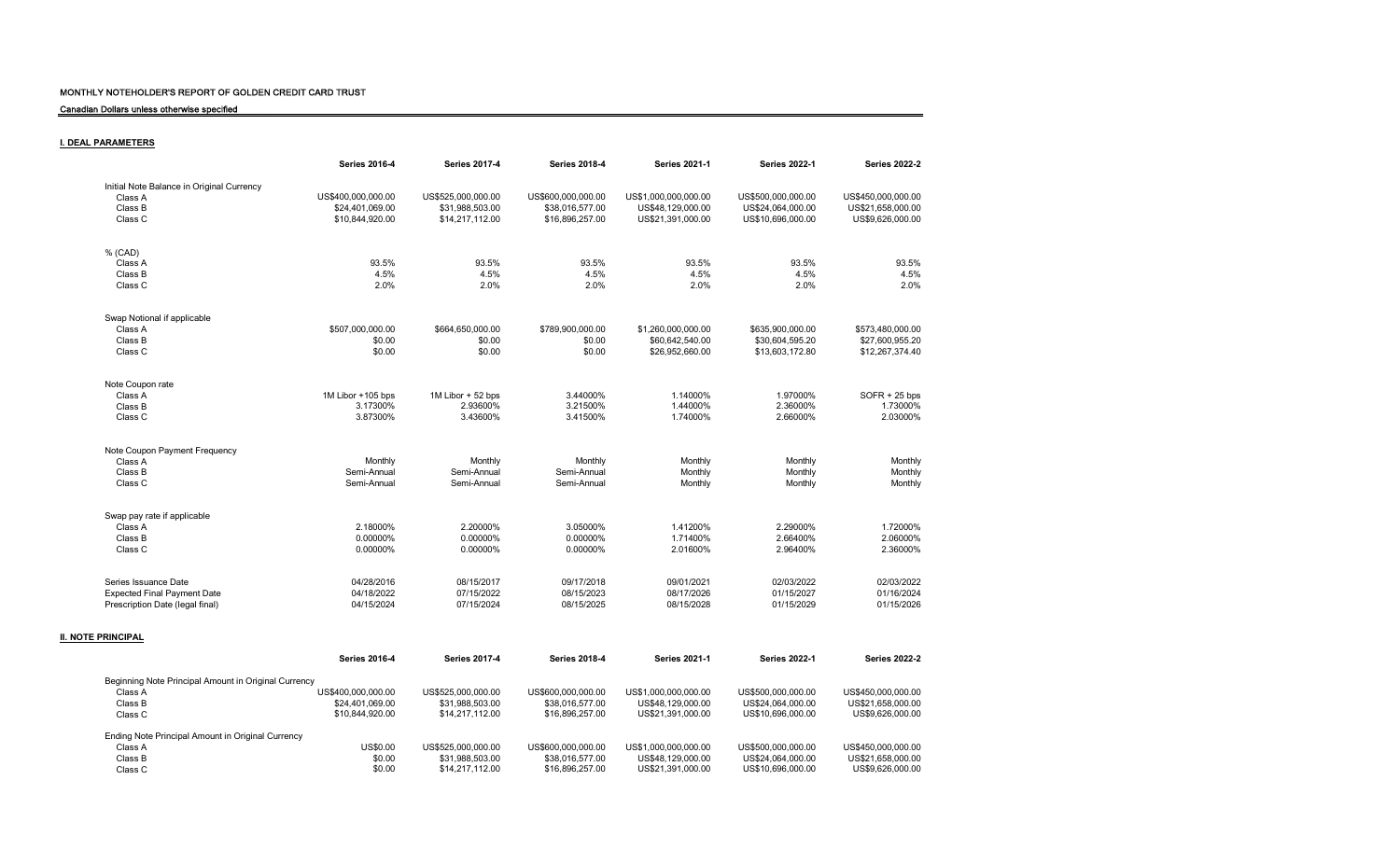## Canadian Dollars unless otherwise specified

## III. COLLATERAL AMOUNTS AND ALLOCATION PERCENTAGES

|                                                    | <b>Series 2016-4</b> | <b>Series 2017-4</b> | <b>Series 2018-4</b> | <b>Series 2021-1</b> | <b>Series 2022-1</b> | <b>Series 2022-2</b> |  |
|----------------------------------------------------|----------------------|----------------------|----------------------|----------------------|----------------------|----------------------|--|
| Remaining Months until Expected Final Payment Date | $\Omega$             | 3                    | 16                   | 52                   | 57                   | 21                   |  |
| <b>Beginning Invested Amount</b>                   | \$542,245,989.00     | \$710,855,615.00     | \$844,812,834.00     | \$1,347,595,200.00   | \$680,107,768.00     | \$613,348,329.60     |  |
| Uncovered Loss & Deficiency                        | \$0.00               | \$0.00               | \$0.00               | \$0.00               | \$0.00               | \$0.00               |  |
| Deposit in reduction of Invested Amount            | \$542,245,989.00     | \$0.00               | \$0.00               | \$0.00               | \$0.00               | \$0.00               |  |
| <b>Ending Invested Amount</b>                      | \$0.00               | \$710,855,615.00     | \$844,812,834.00     | \$1,347,595,200.00   | \$680,107,768.00     | \$613,348,329.60     |  |
| Floating Allocation Percentage                     | 5.98%                | 7.84%                | 9.32%                | 14.87%               | 7.51%                | 6.77%                |  |
| Series Share                                       | 5.98%                | 7.84%                | 9.32%                | 14.87%               | 7.51%                | 6.77%                |  |
| Series Allocation Percentage                       | 11.44%               | 15.00%               | 17.83%               | 28.44%               | 14.35%               | 12.94%               |  |
| <b>IV. SERIES ACCOUNT BALANCES</b>                 |                      |                      |                      |                      |                      |                      |  |
|                                                    | <b>Series 2016-4</b> | <b>Series 2017-4</b> | <b>Series 2018-4</b> | <b>Series 2021-1</b> | <b>Series 2022-1</b> | <b>Series 2022-2</b> |  |
| 1) Distribution Account                            |                      |                      |                      |                      |                      |                      |  |
| <b>Beginning Balance</b>                           | \$178.79             | \$267.93             | \$304.19             | \$406.26             | \$0.00               | \$0.00               |  |
| Deposit                                            | \$1.944.880.59       | \$2,560,223.41       | \$4,170,299.47       | \$3.237.153.05       | \$3.682.143.36       | \$2.501.787.34       |  |
| Withdraw                                           | $-$1.944.783.81$     | $-$2,560,132.14$     | $-$4.170.158.77$     | -\$3,236,886.96      | -\$3,682,340.24      | $-$2,501,983.97$     |  |
| <b>Ending Balance</b>                              | \$275.57             | \$359.20             | \$444.89             | \$672.35             | $-$196.88$           | $-$196.63$           |  |
| 2) Reserve Account                                 |                      |                      |                      |                      |                      |                      |  |
| <b>Begininng Balance</b>                           | \$4,069,302.06       | \$0.00               | \$0.00               | \$0.00               | \$0.00               | \$0.00               |  |
| Deposit                                            | \$0.00               | \$5,331,417.11       | \$0.00               | \$0.00               | \$0.00               | \$0.00               |  |
| Withdraw                                           | \$0.00               | \$0.00               | \$0.00               | \$0.00               | \$0.00               | \$0.00               |  |
| Interest Income                                    | \$1,404.75           | \$0.00               | \$0.00               | \$0.00               | \$0.00               | \$0.00               |  |
| <b>Ending Balance</b>                              | \$4,070,706.81       | \$5,331,417.11       | \$0.00               | \$0.00               | \$0.00               | \$0.00               |  |
|                                                    |                      |                      |                      |                      |                      |                      |  |

## V. KEY PORTFOLIO PERFORMANCE STATISTICS

|                                                                                         | <b>Series 2016-4</b> | <b>Series 2017-4</b> | <b>Series 2018-4</b> | <b>Series 2021-1</b> | <b>Series 2022-1</b> | <b>Series 2022-2</b> |
|-----------------------------------------------------------------------------------------|----------------------|----------------------|----------------------|----------------------|----------------------|----------------------|
| Portfolio Yield                                                                         | 27.53%               | 27.53%               | 27.53%               | 27.53%               | 27.53%               | 27.53%               |
| Yield on Eligible Investments                                                           | $0.00\%$             | 0.00%                | 0.00%                | $0.00\%$             | 0.00%                | $0.00\%$             |
| Blended Coupon and Additional Funding Expenses                                          | 2.26%                | 2.26%                | 3.07%                | 1.44%                | 2.32%                | 1.75%                |
| Net Written-off Percentage (net of Recoveries)                                          | 1.38%                | 1.38%                | 1.38%                | 1.38%                | 1.38%                | 1.38%                |
| <b>SERIES EXCESS SPREAD %</b>                                                           |                      |                      |                      |                      |                      |                      |
| Series Income Share                                                                     | \$12,893,291.88      | \$16,902,419.05      | \$20,087,596.20      | \$32,042,539.02      | \$16,171,309.97      | \$14,583,932.76      |
| <b>Funding Costs</b>                                                                    | \$1,020,560.89       | \$1.337.483.21       | \$2.157.562.98       | \$1,614,477.79       | \$1,315,051.21       | \$893,495.48         |
| <b>Additional Funding Expenses</b>                                                      | \$1,826.16           | \$2,393.99           | \$2,845.13           | \$4,538.39           | \$2,290.44           | \$2,065.62           |
| Series Pool Losses                                                                      | \$1,075,676.42       | \$1,410,154.50       | \$1,675,891.13       | \$2,673,281.88       | \$1,349,158.69       | \$1,216,725.15       |
| Excess Series Income Share                                                              | \$10,795,228.42      | \$14,152,387.35      | \$16,251,296.96      | \$27,750,240.96      | \$13,504,809.63      | \$12.471.646.51      |
| <b>Invested Amount</b>                                                                  | \$0.00               | \$710,855,615.00     | \$844,812,834.00     | \$1,347,595,200.00   | \$680,107,768.00     | \$613,348,329.60     |
| Series Excess Spread % - Current Determination Period                                   | 0.00%                | 23.89%               | 23.08%               | 24.71%               | 23.83%               | 24.40%               |
| Series Excess Spread % - Prior Determination Period                                     | 20.17%               | 20.17%               | 19.36%               | 20.99%               | 19.18%               | 19.99%               |
| Series Excess Spread % - 2nd prior Determination Period                                 | 19.91%               | 19.91%               | 19.10%               | 20.73%               | N/A                  | N/A                  |
| Series Excess Spread % - 3 month average                                                | 31.98%               | 21.32%               | 20.51%               | 22.14%               | N/A                  | N/A                  |
| Excess of Series Income Share over Funding Costs and other<br>series allocable expenses |                      |                      |                      |                      |                      |                      |
| 3 month average                                                                         | \$14,863,478.17      | \$11,445,674.47      | \$13,034,502.99      | \$22,618,994.15      | N/A                  | N/A                  |
| Test if >0 in compliance?                                                               | Yes                  | Yes                  | Yes                  | Yes                  | N/A                  | N/A                  |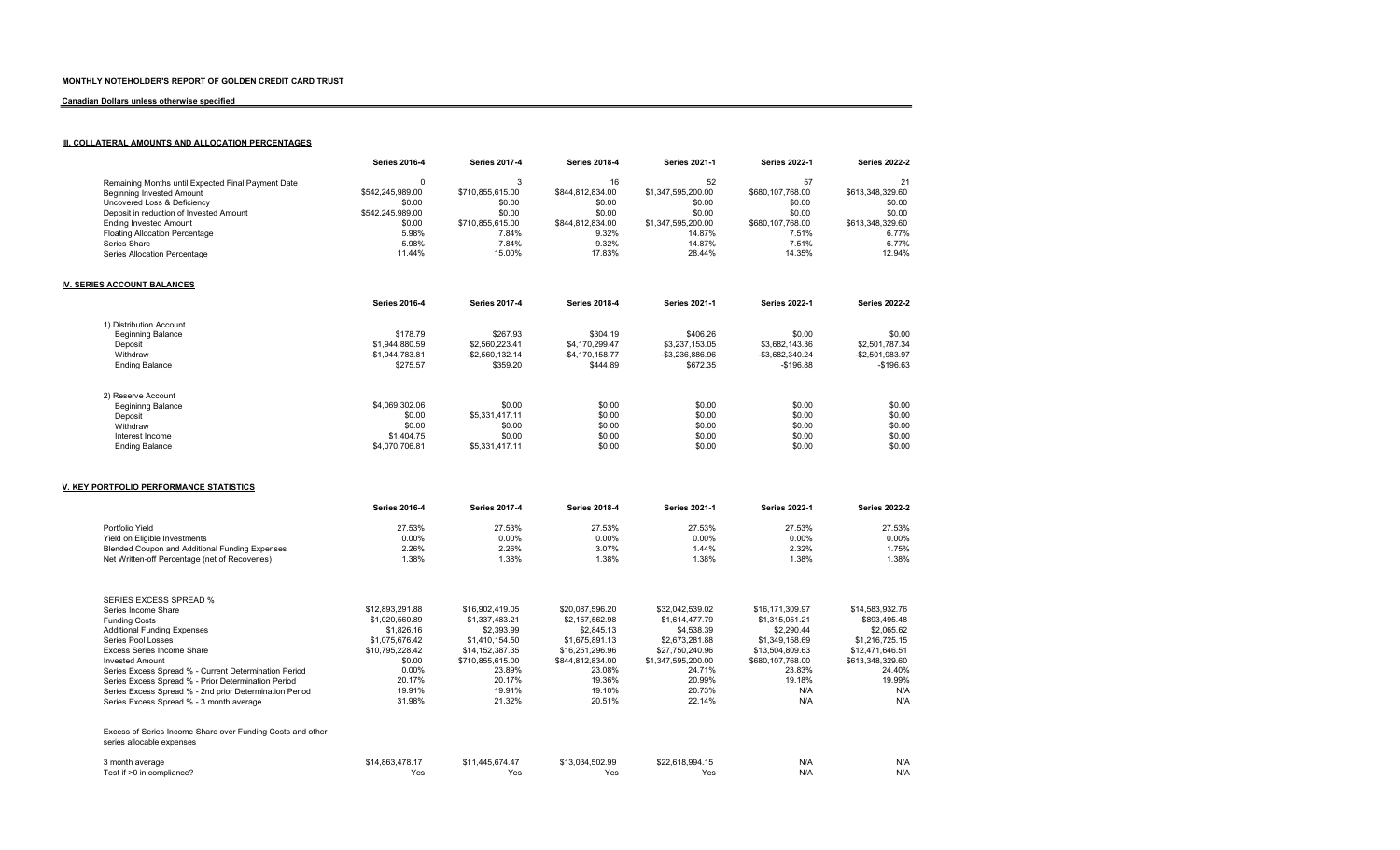# Canadian Dollars unless otherwise specified

# VI. POOL BALANCE, COLLECTIONS, & RETAINED INTEREST

| <b>Beginning Pool Balance</b>                                  |                                                                                                                                                                                                                                                                                                      |                                                                                   |  | 8,868,637                                                                                                                                                                                   |
|----------------------------------------------------------------|------------------------------------------------------------------------------------------------------------------------------------------------------------------------------------------------------------------------------------------------------------------------------------------------------|-----------------------------------------------------------------------------------|--|---------------------------------------------------------------------------------------------------------------------------------------------------------------------------------------------|
| Principal Receivables billed                                   |                                                                                                                                                                                                                                                                                                      |                                                                                   |  |                                                                                                                                                                                             |
|                                                                |                                                                                                                                                                                                                                                                                                      |                                                                                   |  | \$12,266,702.39                                                                                                                                                                             |
|                                                                |                                                                                                                                                                                                                                                                                                      |                                                                                   |  | \$0.00                                                                                                                                                                                      |
| Principal Receivables balance of Removed Accounts              |                                                                                                                                                                                                                                                                                                      |                                                                                   |  | \$0.00                                                                                                                                                                                      |
| Total payments of Principal Receivables (net of Recoveries)    |                                                                                                                                                                                                                                                                                                      |                                                                                   |  |                                                                                                                                                                                             |
| Written-off Amounts in respect of Principal (i.e. charge-offs) |                                                                                                                                                                                                                                                                                                      |                                                                                   |  |                                                                                                                                                                                             |
| Miscellaneous credits & credit adjustments                     |                                                                                                                                                                                                                                                                                                      |                                                                                   |  |                                                                                                                                                                                             |
| <b>Ending Pool Balance</b>                                     |                                                                                                                                                                                                                                                                                                      |                                                                                   |  | 8,829,638                                                                                                                                                                                   |
|                                                                |                                                                                                                                                                                                                                                                                                      |                                                                                   |  |                                                                                                                                                                                             |
| Recoveries                                                     |                                                                                                                                                                                                                                                                                                      |                                                                                   |  | \$7,556,859.29                                                                                                                                                                              |
| <b>Collections of Principal Receivables</b>                    |                                                                                                                                                                                                                                                                                                      |                                                                                   |  |                                                                                                                                                                                             |
| Collections of Finance Charge Receivables (net of Recoveries)  |                                                                                                                                                                                                                                                                                                      |                                                                                   |  |                                                                                                                                                                                             |
| <b>Total Collections</b>                                       |                                                                                                                                                                                                                                                                                                      |                                                                                   |  |                                                                                                                                                                                             |
| Monthly Payment Rate current Determination Period              |                                                                                                                                                                                                                                                                                                      |                                                                                   |  | 70.25%                                                                                                                                                                                      |
|                                                                |                                                                                                                                                                                                                                                                                                      |                                                                                   |  |                                                                                                                                                                                             |
| Monthly Payment Rate prior Determination Period                |                                                                                                                                                                                                                                                                                                      |                                                                                   |  | 57.15%                                                                                                                                                                                      |
| Monthly Payment Rate second prior Determination Period         |                                                                                                                                                                                                                                                                                                      |                                                                                   |  | 60.73%                                                                                                                                                                                      |
|                                                                |                                                                                                                                                                                                                                                                                                      |                                                                                   |  | 62.71%                                                                                                                                                                                      |
| Test: Average Payment Rate > or = 10.00%                       |                                                                                                                                                                                                                                                                                                      |                                                                                   |  |                                                                                                                                                                                             |
| In compliance? (Yes/No)                                        |                                                                                                                                                                                                                                                                                                      |                                                                                   |  | Yes                                                                                                                                                                                         |
| If No, then Amortization Event                                 |                                                                                                                                                                                                                                                                                                      |                                                                                   |  |                                                                                                                                                                                             |
| Portfolio Yield current Determination Period                   |                                                                                                                                                                                                                                                                                                      |                                                                                   |  | 27.53%                                                                                                                                                                                      |
|                                                                |                                                                                                                                                                                                                                                                                                      |                                                                                   |  |                                                                                                                                                                                             |
| Portfolio Yield prior Determination Period                     |                                                                                                                                                                                                                                                                                                      |                                                                                   |  | 23.73%                                                                                                                                                                                      |
|                                                                |                                                                                                                                                                                                                                                                                                      |                                                                                   |  | 23.17%                                                                                                                                                                                      |
| Average latest three Determination Periods                     |                                                                                                                                                                                                                                                                                                      |                                                                                   |  | 24.81%                                                                                                                                                                                      |
|                                                                |                                                                                                                                                                                                                                                                                                      |                                                                                   |  |                                                                                                                                                                                             |
|                                                                | Miscellaneous debits & debit adjustments<br>(Total Collections net of Recoveries as % of Beginning Pool Balance)<br>Average latest three Determination Periods<br>(Finance Charge Collections net of Recoveries as % of Beginning Pool Balance)<br>Portfolio Yield second prior Determination Period | Principal Receivables balance in added Accounts at beginning of Determination Day |  | \$9,061,829,568.89<br>\$6,492,840,849.43<br>\$6,150,227,518.75<br>\$17,976,336.51<br>\$214,280,437.33<br>\$9,184,452,828.12<br>\$6,150,227,518.75<br>\$207,911,426.45<br>\$6,365,695,804.49 |

Number of Accounts

| 31-60 days delinguent   | \$57,584,786  | 0.62% | 7,731  | 0.09% |
|-------------------------|---------------|-------|--------|-------|
| 61-90 days delinquent   | \$42,601,563  | 0.46% | 4,573  | 0.05% |
| 91-120 days delinguent  | \$29,421,521  | 0.32% | 3,002  | 0.03% |
| 121-150 days delinguent | \$18,607,399  | 0.20% | 859.   | 0.02% |
| > 150 days delinguent   | \$13.862.802  | 0.15% | 968    | 0.01% |
| Total                   | \$162,078,071 | 1.75% | 18.133 | 0.20% |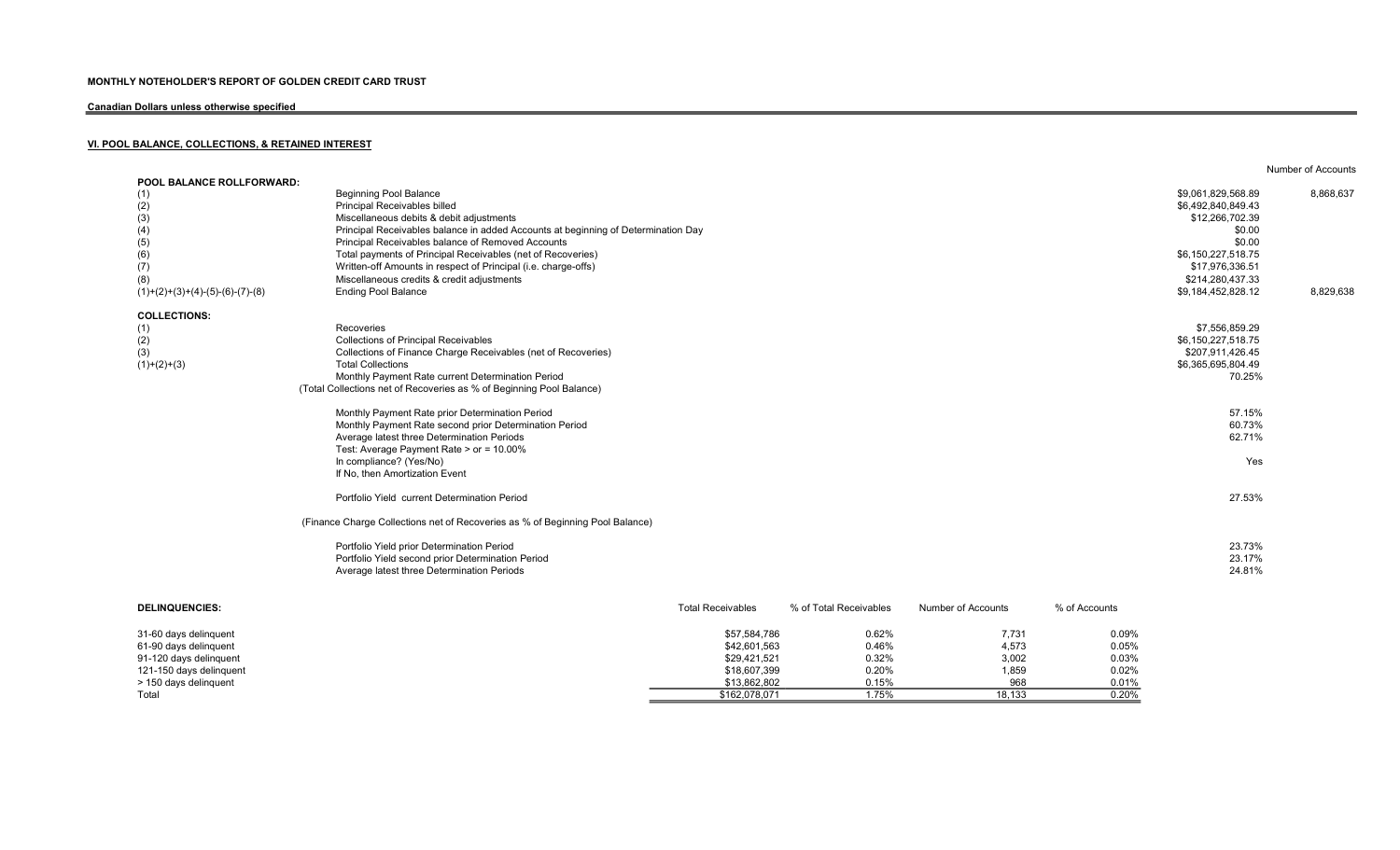# Canadian Dollars unless otherwise specified

| <b>WRITTEN-OFF AMOUNTS:</b><br>Written-off Amounts (i.e. charge-offs)<br>Recoveries<br>Net Written-off Amounts<br>Written-off percentage (annualized)<br>Recovery percentage (annualized)<br>Net Written-off percentage (annualized)<br>Number of Written-off Accounts |                                                                                                                                                                                                     |                   | \$17,976,336.51<br>\$7,556,859.29<br>\$10,419,477.22<br>2.38%<br>1.00%<br>1.38%<br>1,355 |
|------------------------------------------------------------------------------------------------------------------------------------------------------------------------------------------------------------------------------------------------------------------------|-----------------------------------------------------------------------------------------------------------------------------------------------------------------------------------------------------|-------------------|------------------------------------------------------------------------------------------|
| <b>RETAINED INTEREST:</b>                                                                                                                                                                                                                                              |                                                                                                                                                                                                     |                   |                                                                                          |
| (1)<br>(2)<br>$(1)$ x $(2)$ = $(3)$<br>(4)<br>$(4)/(1)=(5)$                                                                                                                                                                                                            | <b>Total Invested Amount</b><br><b>Required Pool Percentage</b><br><b>Required Pool Balance</b><br>Pool Percentage<br>Test: Ending Pool Balance >= Required Pool Balance<br>In compliance? (Yes/No) |                   | \$4,196,719,746.60<br>107%<br>\$4,490,490,128.86<br>\$9,184,452,828.12<br>219%<br>Yes    |
|                                                                                                                                                                                                                                                                        |                                                                                                                                                                                                     |                   |                                                                                          |
| (1)<br>(2)                                                                                                                                                                                                                                                             | Pool Balance<br><b>Total Invested Amount</b>                                                                                                                                                        | 100.00%<br>45.69% | \$9,184,452,828.12<br>\$4,196,719,746.60                                                 |
| $(1)-(2)$                                                                                                                                                                                                                                                              | <b>Retained Interest</b>                                                                                                                                                                            | 54.31%            | \$4,987,733,081.52                                                                       |
| <b>CREDIT RISK RETENTION (REGULATION RR):</b><br>(1)<br>(2)<br>$(1)/(2)=(3)$                                                                                                                                                                                           | <b>Retained Interest</b><br>Aggregate Principal Amount of Notes (CAD Equivalent)<br>Seller's Interest Percentage                                                                                    |                   | \$4,987,733,081.52<br>\$4,738,965,735.60<br>105.25%                                      |

# REPURCHASE DEMAND ACTIVITY (Rule 15Ga-1): No Activity to Report

Most Recent Form ABS - 15G Filed by: Royal Bank of Canada CIK#: 0001000275 Filing Date: February 11, 2022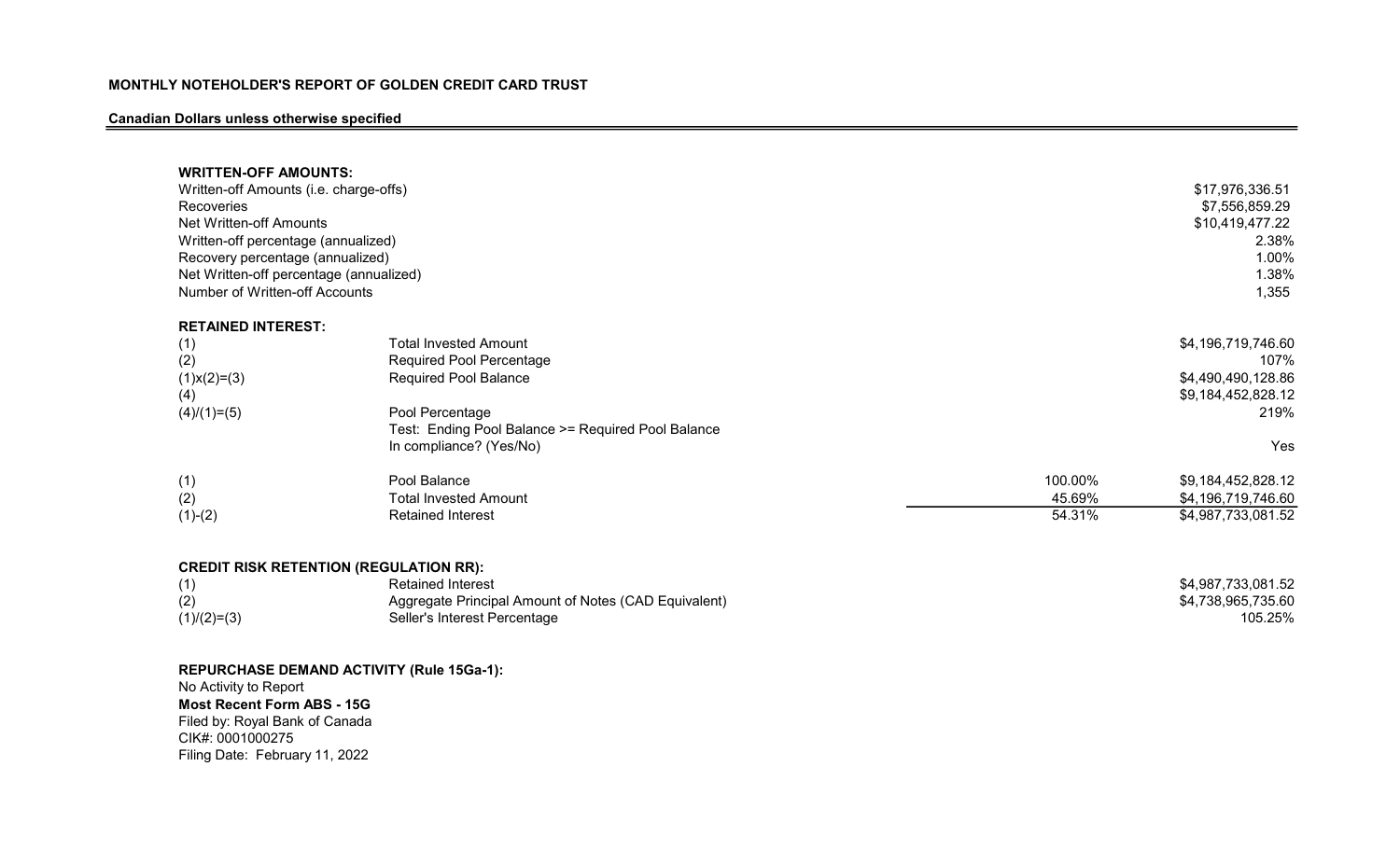# Canadian Dollars unless otherwise specified

# **VII. ALLOCATION OF FINANCE CHARGE COLLECTIONS**

|                                                      | <b>Series 2016-4</b> | <b>Series 2017-4</b> | <b>Series 2018-4</b> | <b>Series 2021-1</b> | <b>Series 2022-1</b> | <b>Series 2022-2</b> |
|------------------------------------------------------|----------------------|----------------------|----------------------|----------------------|----------------------|----------------------|
| Series Income Share (1)                              | \$12,893,291.88      | \$16,902,419.05      | \$20,087,596.20      | \$32,042,539.02      | \$16,171,309.97      | \$14,583,932.76      |
| Maximum Series Entitlement (2)                       | \$1,022,387.05       | \$1,339,877.20       | \$2,160,408.11       | \$1,619,016.18       | \$1,317,341.65       | \$895,561.10         |
| Series Ownership Entitlement (3) = lesser (1) or (2) | \$1,022,387.05       | \$1,339,877.20       | \$2,160,408.11       | \$1,619,016.18       | \$1,317,341.65       | \$895,561.10         |
| Amount Deposited to Series Distribution Account      | \$1,022,387.05       | \$1,339,877.20       | \$2,160,408.11       | \$1,619,016.18       | \$1,317,341.65       | \$895,561.10         |
| Cumulative Entitlement Deficiency = max (2-1, 0)     |                      | \$0.00               |                      |                      | \$0.00               | \$0.00               |
|                                                      | \$0.00               |                      | \$0.00               | \$0.00               |                      |                      |
| Excess Finance Charge Collection = max (1-2, 0)      | \$11,870,904.83      | \$15,562,541.85      | \$17,927,188.09      | \$30,423,522.84      | \$14,853,968.32      | \$13,688,371.66      |
| <b>Components of Maximum Series Entitlement</b>      |                      |                      |                      |                      |                      |                      |
| <b>Series Funding Costs:</b>                         |                      |                      |                      |                      |                      |                      |
| Class A                                              | \$921,050.00         | \$1,218,525.00       | \$2,007,662.50       | \$1,482,600.00       | \$1,213,509.17       | \$821,988.00         |
| Class B                                              | \$64,520.49          | \$78,265.20          | \$101,852.75         | \$86,617.76          | \$67,942.20          | \$47,381.64          |
| Class C                                              | \$35,001.98          | \$40,708.33          | \$48,083.93          | \$45,280.47          | \$33,599.84          | \$24,125.84          |
|                                                      |                      |                      |                      |                      |                      |                      |
| Less: Income from the Distribution Account           | \$11.58              | \$15.32              | \$36.20              | \$20.44              | \$0.00               | \$0.00               |
| Series Additional Funding Expenses                   | \$1.826.16           | \$2.393.99           | \$2.845.13           | \$4.538.39           | \$2.290.44           | \$2,065.62           |
| Maximum Series Entitlement before Deficiency         | \$1,022,387.05       | \$1,339,877.20       | \$2,160,408.11       | \$1,619,016.18       | \$1,317,341.65       | \$895,561.10         |
|                                                      |                      |                      |                      |                      |                      |                      |
| Uncovered prior Cumulative Entitlement Deficiency    | \$0.00               | \$0.00               | \$0.00               | \$0.00               | \$0.00               | \$0.00               |
| Maximum Series Entitlement (2)                       | \$1,022,387.05       | \$1,339,877.20       | \$2.160.408.11       | \$1.619.016.18       | \$1.317.341.65       | \$895,561.10         |
| <b>Excess Finance Charge Collection</b>              | \$11,870,904.83      | \$15,562,541.85      | \$17,927,188.09      | \$30,423,522.84      | \$14,853,968.32      | \$13,688,371.66      |
| Reserve Account Available Collections                | \$10,795,228.42      | \$14,152,387.35      | \$16,251,296.96      | \$27,750,240.96      | \$13,504,809.63      | \$12,471,646.51      |
|                                                      |                      |                      |                      |                      |                      |                      |
| Deposit to Series Reserve Account                    |                      |                      |                      |                      |                      |                      |
|                                                      |                      |                      |                      |                      |                      |                      |
| (a) During Pre-Accumulation Reserve Period           | \$0.00               | \$0.00               | \$0.00               | \$0.00               | \$0.00               | \$0.00               |
| (b) Current Excess Spread % < Required               | \$0.00               | \$0.00               | \$0.00               | \$0.00               | \$0.00               | \$0.00               |
| Series Excess Finance Charge Receivables Collections | \$11,870,904.83      | \$15,562,541.85      | \$17,927,188.09      | \$30,423,522.84      | \$14,853,968.32      | \$13,688,371.66      |
|                                                      |                      |                      |                      |                      |                      |                      |
| Series Pre-Accumulation Reserve Start Date           | 12/15/2021           | 03/15/2022           | 04/15/2023           | 04/15/2026           | 09/15/2026           | 09/15/2023           |
|                                                      |                      |                      |                      |                      |                      |                      |
| Amount withdrawn from Reserve Account                |                      |                      |                      |                      |                      |                      |
|                                                      |                      |                      |                      |                      |                      |                      |
| (a) On current Distribution Day                      | \$0.00               | \$0.00               | \$0.00               | \$0.00               | \$0.00               | \$0.00               |
| (b) On all prior Distribution Days                   | \$0.00               | \$0.00               | \$0.00               | \$0.00               | \$0.00               | \$0.00               |
| (c) Cumulative amounts withdrawn $(4) = (a + b)$     | \$0.00               | \$0.00               | \$0.00               | \$0.00               | \$0.00               | \$0.00               |
| 2% of Initial Invested Amount (5)                    | \$10,844,919.78      | \$14,217,112.30      | \$16,896,256.68      | \$26,951,904.00      | \$13,602,155.36      | \$12,266,966.59      |
| Test: $(4) < (5)$ In compliance? (Yes/No)            | Yes                  | Yes                  | Yes                  | Yes                  | Yes                  | Yes                  |
| If No, then Amortization Event                       |                      |                      |                      |                      |                      |                      |